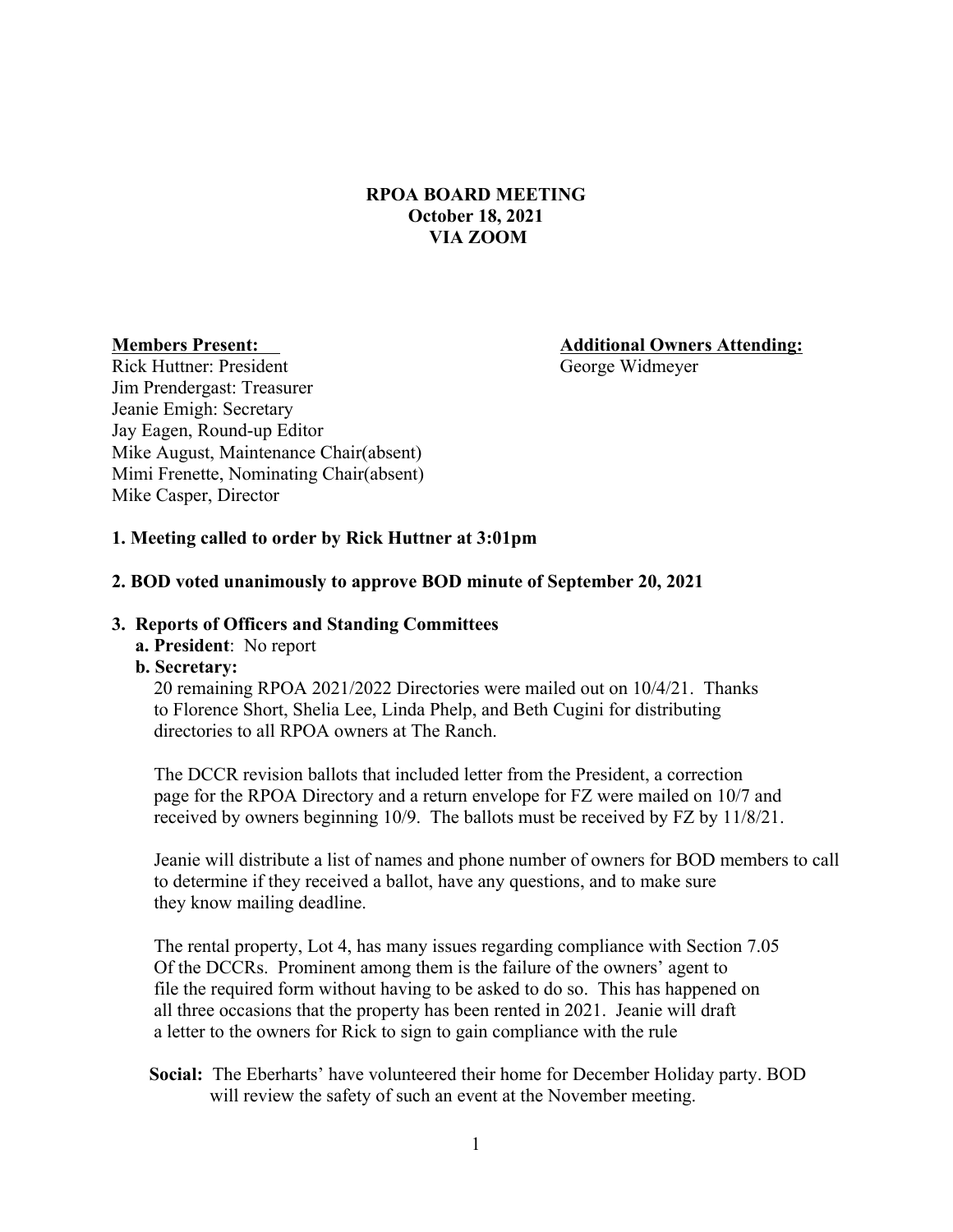### **c. Treasurer/Finance**

We are close to projected 2021-2022 budget. Jim provided graph information to the BOD showing budget projections and expenditures.

The Finance Committee met on 10/1/21 and defined the preservation of the Reserve Fund principal as the core investment principle. This is set per the DCCRs which limits investment to "investment grade bonds and money market fund". Yield for 2020 was 0.6% Calendar year; 2021 expected to be lower. Currently the only investments earning reasonable yields are our GNMs. They now represent 10% of our portfolio. Our Morgan Stanley advisor recommends increasing our GNMA investments although looking forward our returns may be lower. The committee plans to make recommendations to the BOD at November or December meeting dependent on upcoming reserve study. These are not expected to impact projected 2021 returns of  $0.34\%$ 

Jay asked when the existing contract with FZ will be up for renewal. The current Contract goes through 2021-2022. The last time we asked for bids no other accounting agency submitted a bid. Jay knows of an individual who may be interested next time contract comes up for bid. This individual has lots of experience working with HOAs. Jim indicated he is very happy with the work FZ is doing.

## **d. Architectural: (Written report submitted) Applied:**

Lot 3: Replace wood shake roof with Owens Corning Tru-Def shingles-color Driftwood **Approved:**

Lot 30: Install new gutter and downspout and add gutter above porch

## **Completed:**

- Lot 4: Installation of AC
- Lot 17: Paint gutters brown/column caps earth tone
- Lot 30: Paint house brown solid stain
- Lot 51: Extend front patio section similar to Trex
- Lot 60: Renovate and paint front deck and walkway
- Lot 78: Sand and repaint/stain deck
- Lot 96: Install solar panels

Jay indicated that the format used by the Architectural Committee that is sent to the BOD is somewhat confusing. Rick will speak with Dan Patterson regarding this issue.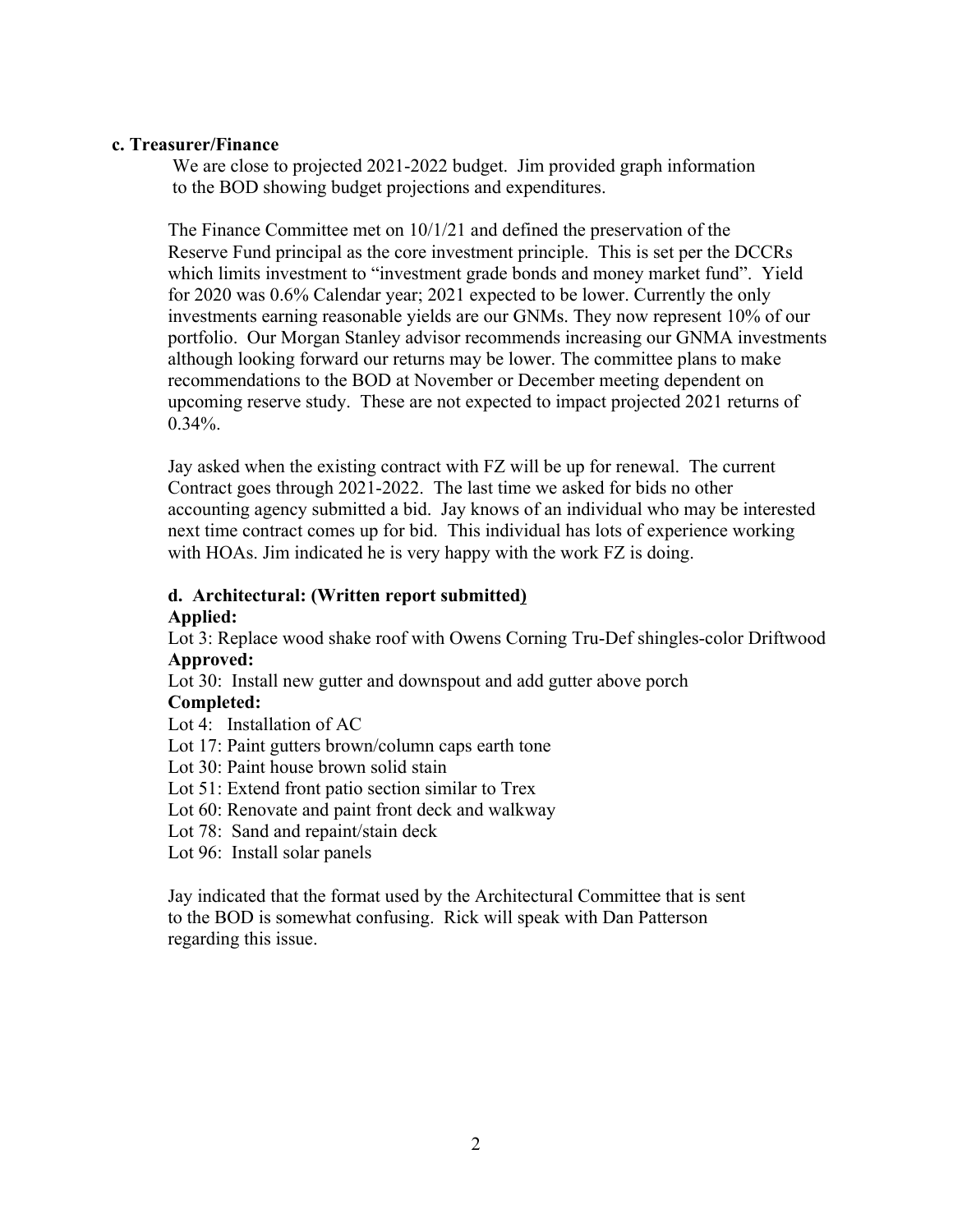## **e**. **Maintenance: Mike August (written report submitted)**

- l. We have completed the removal of junipers, with volunteers and EarthScapes has planted replacement plants.
- 2. Seedlings planted for tress restoration in preserve. Thanks to all the volunteers. This year we planted 150 Ponderosa Pines and 30 three leaf sumacs. Next year we will focus on other species to create some diversity in the area.
- 3. Fall clean-up completed.
- 4. Irrigation shutdown completed; thanks again to our volunteers.
- 5. Looking for advocates for common are gardens that can develop plans to improve the maintenance and look of those areas. Recommend publishing this in Round Up. We want these volunteers to help develop budgets in November that can be brought to BOD for inclusion in next FY budget.

# **f. Nominating: No report**

# **4. Old Business:**

- a. **Entrance Sign**: Progress is being made on entrance sign working with a prospective Iron Worker. Rick will have more information for the BOD regarding projected cost and time line. The large trees located next to the existing sign have been removed.
- b**. Entrance Trespassing Sign**: A new sign approved by the BOD has been received. Rick will work with Desiree on timing and installation. BOD consensus was that sign should be installed as soon as work can be done.
- b. **Brainstorm account status**: George and Jay will look at alternatives
- c. **Easement James Ranch**: Final contract is ready for signing and George will work with Rick to get notarized signature.
- d. **Pond Liner removal and Street Committee**: Still being reviewed by committee.

# **5. New Business:**

- **a. Planning Committee for Maintenance:** Mike August has agreed to be chair of Maintenance Committee following resignation of Laura Parker.
- **b**. **BOD action items recommended by Desiree Collins:** 
	- 1. **Auxiliary pumps**: This issue of pumps used by owners will be addressed by the Maintenance committee who will move forward with a policy that could include owners registering the pumps with the committee so in the event of water shortage usage could be addressed.
- 2. **Providing new owners with information about DCCRs and Architectural Rule**s. Following the results of the DCCR election Jeanie will work with Desiree to develop booklet for new owners. Content and cost will be brought back to the BOD in January 2022
- 3. **Presentation of Architectural Rules at 2022 Annual meeting.** Jeanie will work with committee to develop a short slide presentation for the 2022 annual meeting**.**